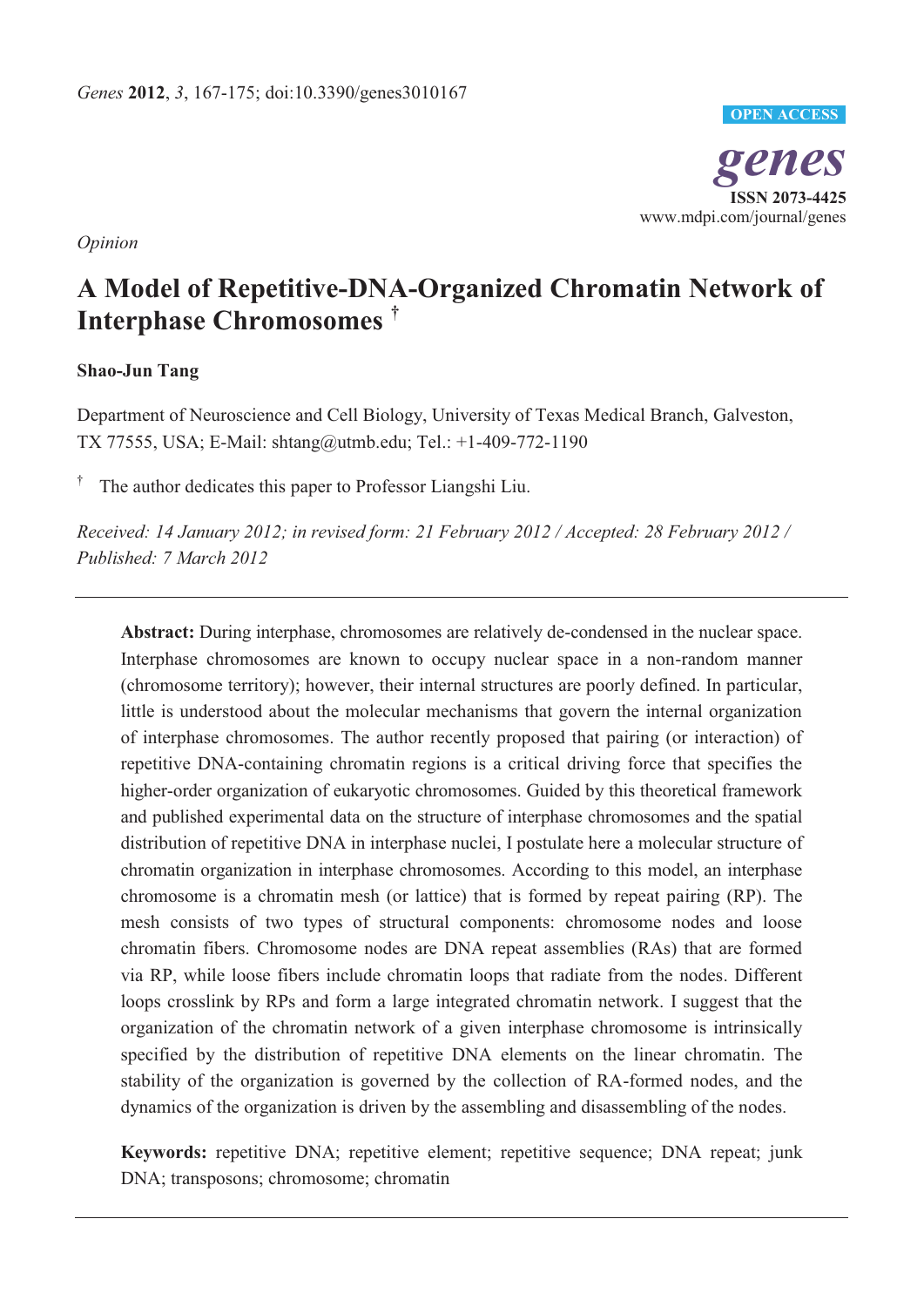### **1. Introduction**

The importance of chromatin organization in controlling genome activity is undisputed [1]. It is an emerging consensus that, during interphase, individual chromosomes occupy non-random territories in the nucleus [2]. Many studies have been performed to characterize the ultrastructure [1,3–6] and chromatin interactions [7,8] of interphase chromosomes, but the molecular organization of chromatin during interphase is largely unknown.

I have recently proposed a DNA-repeat-based principle for chromatin organization, and named it CORE (chromatin organization by repetitive elements) [9]. According to this hypothesis, chromatin regions with repetitive DNA in the same family tend to associate with one another and form repeat assemblies (RAs). This homologous repetitive-DNA-directed clustering of chromatins was termed repeat pairing (RP). As a result of RP, chromatin regions that are separated in linear genomes can be spatially associated. Thus, the formation of RAs generates a molecular driving force to fold and organize chromatins within chromosomes. In this way, repeats function as chromatin organizer modules. Based on this principle and the spatial organization of DNA repeats, I have postulated a RA-formed skeleton of mitotic chromosomes [10]. It is important to note that the principle of repeat-directed chromatin organization that I have put forward is based on only one assumption, which is RP. Details of RP remain to be worked out, and divergent mechanisms mediated by distinct macro-molecules such as proteins and RNA (e.g., siRNA and RNAi machinery [11]) may be involved. Given the extensive experimental data that appear to support this assumption [9], I feel sufficient confidence in the general correctness of RP. Based on the idea of RP and the supporting experimental evidence, I will discuss here some of the conclusions that can be made about the internal structure of chromatin organization in interphase chromosomes. This structure, if correct, reveals a molecular organization of the chromatin in the seemingly amorphous interphase chromosomes. This chromatin organization may contain considerable information about the functional regulation of interphase chromosomes.

### **2. A Model of Repetitive-DNA-Organized Chromatin Mesh in Interphase Chromosomes**

The basic assumption used to construct this model was that RP-based RA formation drives chromatin organization in the interphase nucleus. The proposed interphase chromosome structure is a chromatin lattice interlocked by RA nodes (Figure 1). Two basic structural elements are in the lattice. One is the RA-formed chromosome nodes; the other is the chromatin fibers that emanate from and interconnect the nodes. RA nodes and loose chromatins around the nodes are the basic structural elements in the lattice. The mesh formation of interphase chromosomes likely involves hierarchical organizational events mediated by RPs (Figure 2). First, RPs among dispersed homologous repeats lead to the formation of RAs and folding of chromatins into loops around RAs. Then, RPs among homologous repeats on different loops (either on the same or different RA nodes) lead the formation of integrated chromatin mesh. The chromatin organization proposed here is consistent with the structural descriptions of interphase chromosomes that have been summarized in the lattice model [4] and the interchromatin network (ICN) model [12]. Importantly, the model described here illustrates a specific molecular mechanism (RP) for the formation of such a chromatin mesh or network organization.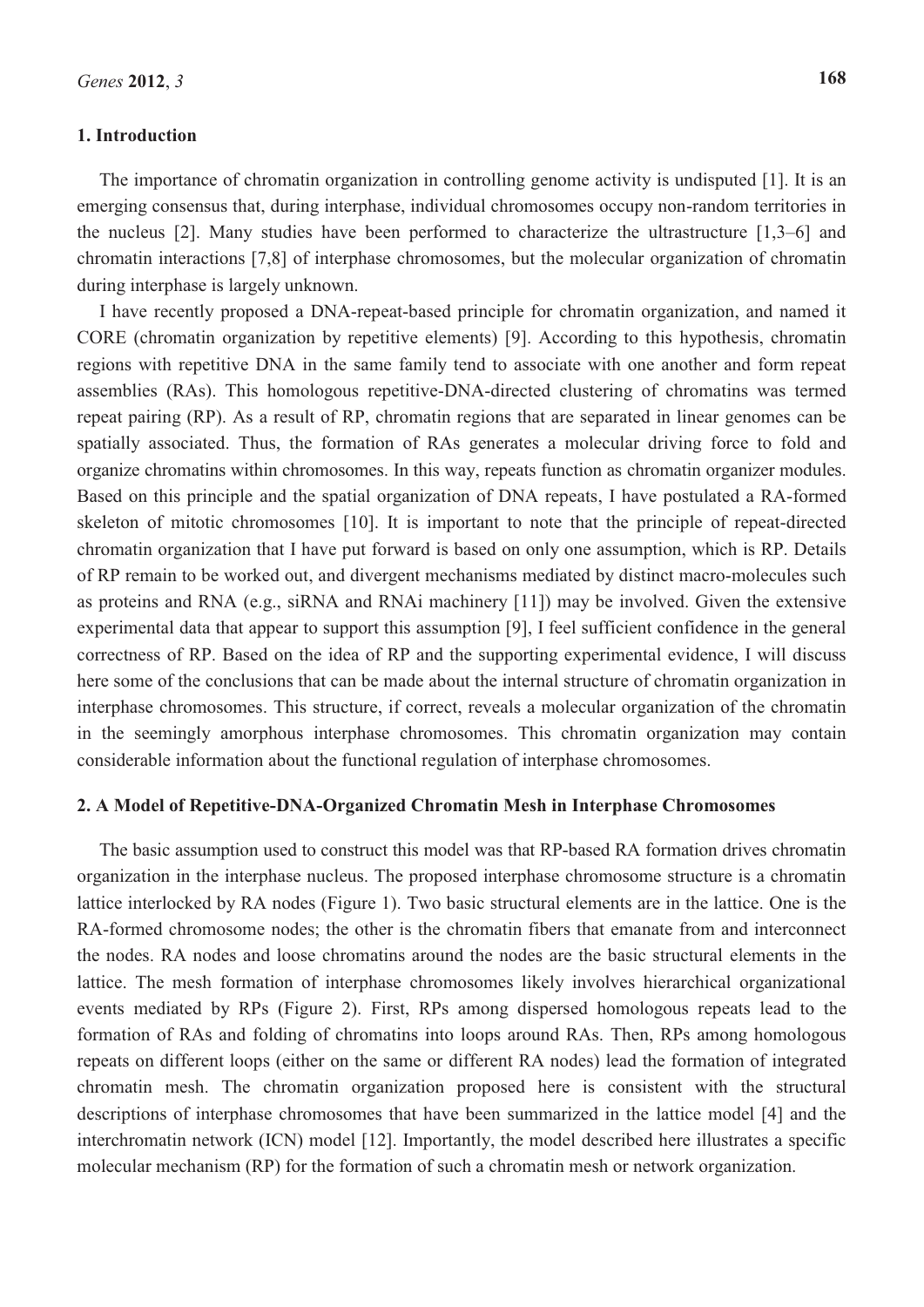Figure 1. A model of chromatin mesh in interphase chromosomes. According to this model, an interphase chromosome is an integrated chromatin mesh. The mesh is organized by repeat assemblies (RA)-formed chromosomal nodes (bigger dots), from which chromatin loops and fibers emanate. Adjacent chromatin loops may be cross-linked by repeat pairings (RPs) (smaller dots).



In this model, chromosome nodes are compact chromatin structures of RA complexes that contain DNA repeats and organizational proteins such as "scaffold" proteins (e.g., condensins, TOPO II). The RA nodes function as chromatin crosslinking points for interacting chromatin fibers (Figure 1). Chromatin-chromatin interactions in RA nodes are mediated by RPs rather than knotting. As described before [9], there are three possible types of nodes. One is formed by dispersed repeat assemblies (DRAs), another by tandem repeat assemblies (TRAs), and the third by the association of TRAs and chromatins that have sequences homologous to the TRA-forming tandem repeats (e.g., SARs/MARs and satellite DNA, respectively). Evidence for RPs and RAs have been summarized previously [9,10]. Previous studies observed dense chromatin domains (CDs) in the interphase nucleus [5,13]. CDs were considered as the potential basic structural units of the higher order chromatin organization, according to the chromosome territory-interchromatin compartment (CT-IC) model [1,2]. Although direct evidence is to be documented, it is tempting to conceive a structural coincidence between the observed CDs and the RA nodes proposed here. RA nodes are a unique feature of the model. Because of the compact nature of the proposed nodes, it might be possible to separate them from the bulk chromatins for molecular characterization. The existence of RA nodes formed by specific DNA repeats may be tested by the recently developed technology of chromosome conformation captures [14]. To use the conformation capture approach for this purpose, one major issue needs to be addressed. Because identified sequences need to be mapped back to the genome, it is a prerequisite to know the genomic position of repetitive sequences in order to determine their "associating" partners. Unfortunately, many repetitive and nonprotein-coding sequences are not annotated in the sequenced genomes and thus have been excluded from the current conformation capture analysis.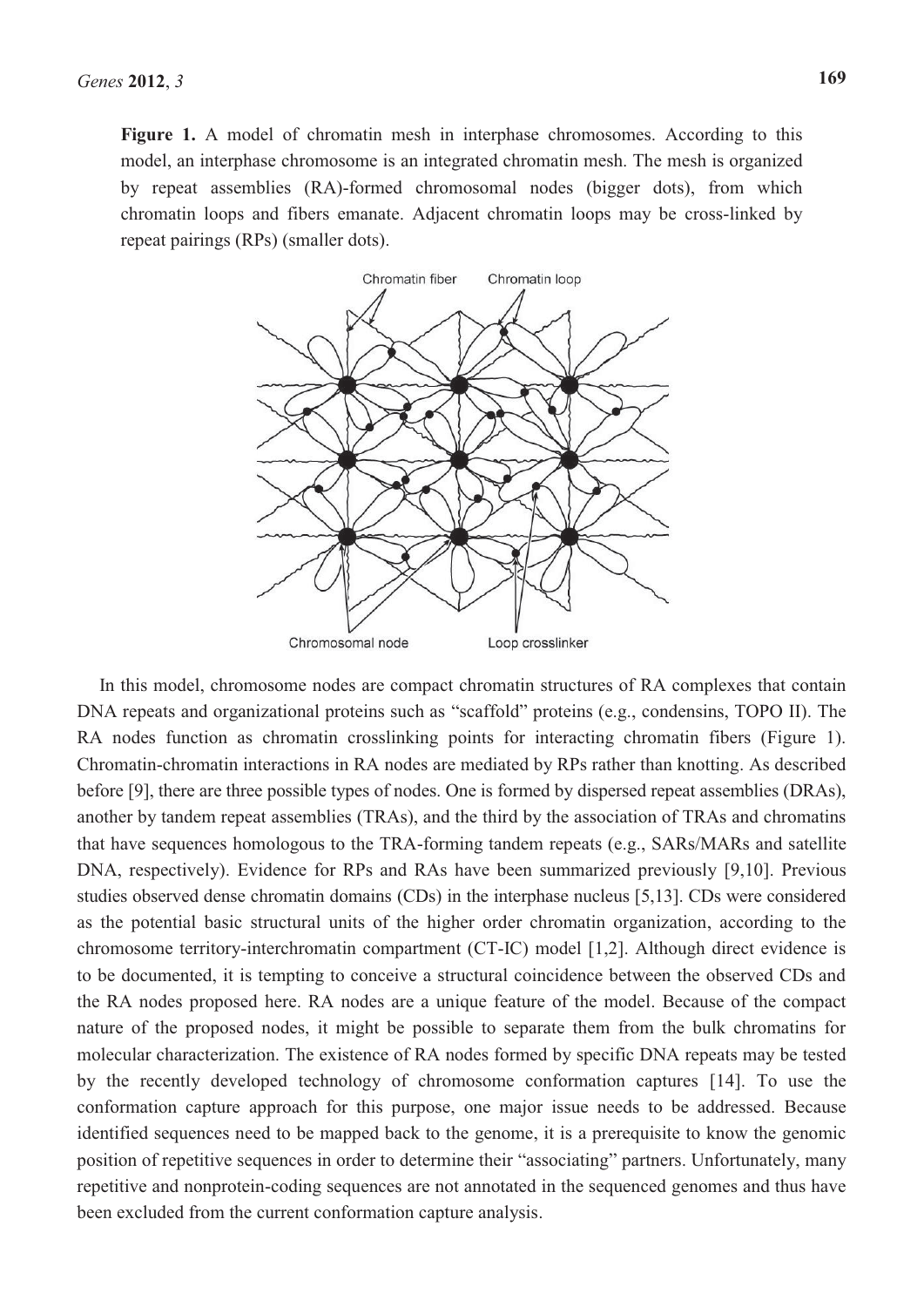**Figure 2.** A potential mechanism of RP-directed chromatin mesh formation. (**A**) A hypothetical piece of linear chromatin. Repetitive DNA elements in the same family are indicated by blocks in the same color. Node-forming repeats are depicted above the line while repeats contributing to loop crosslinking below the line. Numbers are used to indicate the intervals between node-forming repeats; (**B**) The formation of chromosomal nodes and chromatin loops, caused by RPs among node-forming repeats (green and purple). As a result, some of the homologous repeats that are far apart in the linear chromatin are brought to the spatial vicinity of one another on different loops (e.g., light and dark blue repeats), and thus their RPs are facilitated; (**C**) RPs among repeats on different loops crosslink the loops into an integrated mesh. The diagrams have been prepared for conceptual illustration; no attempt has been made to accurately depict the details of the structure. Although only intrachromosomal RPs are depicted in this diagram, interchromosomal RPs are also possible to occur in the intermingling regions of different chromosome territories of the ICN model [12].



The structure and function of chromosome nodes suggested here resemble the nodes in the structure of mitotic chromosomes that I proposed [10], but the spatial distribution of nodes differs in the two forms of chromosomes.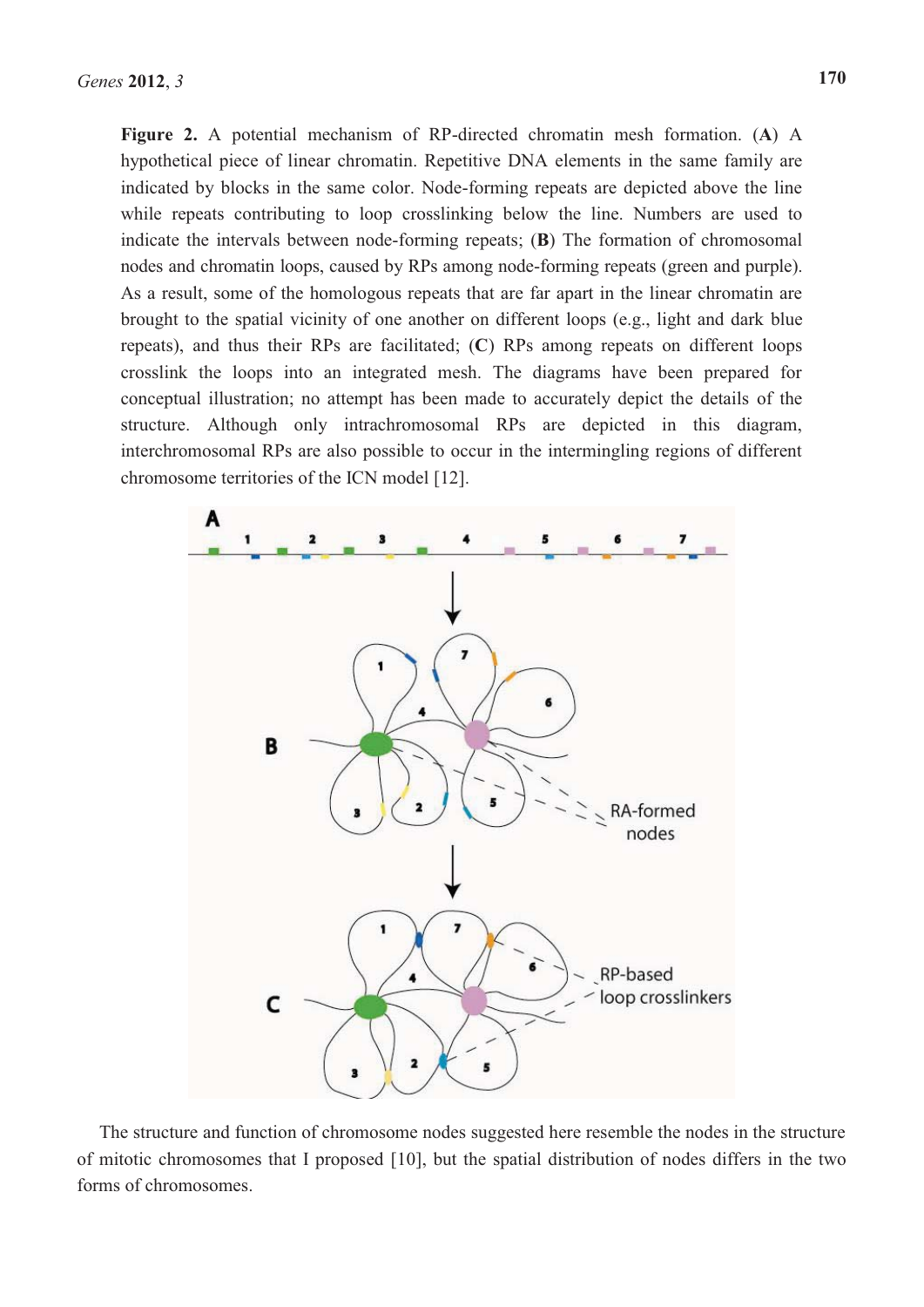I envision that DRA nodes are mainly positioned in the nucleoplasm. They are the major organizers of the chromatin mesh. Relatively loose chromatin fibers surround the RA nodes. Some fibers emanate from the nodes to form loops, while others connect different nodes to form the lattice (Figure 1). On the other hand, TRAs are mainly tethered to the inner peripheral areas of the nucleus. In support of this suggestion, DNA isolated from the nuclear envelope is enriched with highly repetitive sequences [15]. Previous studies have also suggested that heterochromatins, which mainly contain tandem DNA repeats, are associated with the envelope [16–18]. TRAs are connected with the chromatin mesh by the formation of tandem-dispersed repeat assemblies (T-DRAs) via RPs [9]. The spatial organization of RAs in the nucleus determines the architecture and the morphology of an interphase chromosome. In other words, similar to what has been suggested for mitotic chromosomes [10], RAs function as the skeleton of interphase chromosomes. An RA-organized interphase chromosome is an integrated chromatin network in the chromosomal territories. RP-based interactions of chromatins emanating from different nodes create a tension that maintains the morphology of interphase chromosomes. RA-based nodes are probably the structural points through which interphase chromosomes interact with nuclear structures such as the matrix. Indeed, previous studies have revealed that the nuclear matrix is associated with repeated DNA [19,20].

The novel feature of the model proposed here is that it identifies RA formation as a key molecular mechanism for establishing the highly cross-linked chromatin lattice of interphase chromosomes. This mechanism, if correct, indicates that the architecture and plasticity of an interphase chromosome is genetically specified by repetitive DNA-based structural codes that are "printed" in the linear genome. These structural codes would ensure a topological structure of interphase chromosomes can be created in a reproducible fashion.

#### **3. Implications of the Model**

The essential feature of the proposed structure that is of biological interest is that the spatial association of DNA repeats determines chromatin organization in interphase chromosomes. The RP-based repeat association is a driving force that causes site-specific chromatin folding and crosslinking. As a result, an internal order of chromatin organization is created within the seemingly amorphous interphase chromosomes. This internal order is a fundamental structural characteristic of interphase chromosomes. The suggestion of RP-based chromatin organization implies that the assembly and disassembly of RAs are a determining factor of structural changes of interphase chromosomes. It has been well established that interphase chromosomes are dynamic; their organization constantly changes in a non-random manner [21]. Based on this model, I suggest that the dynamic alteration of interphase chromosome structures is governed by the formation and disruption of specific RAs. The chromosomal dynamics are known to be regulated by chromatin remodeling complexes [22]. Interestingly, Alu repeats are in the genomic binding site for human ISWI-containing chromatin remodeling complexes [23]. It is tempting to imagine that the complex remodels chromosomes via Alu-containing RA nodes.

If the suggested model is correct, it predicts that a given set of RPs leads to a specific structure of an interphase chromosome and that the change of RPs leads to correspondent alterations of chromosomal structures. Under this conceptual framework, I suggest that, for a specific chromosome, its mitotic (e.g., metaphase) and interphase states are intrinsically related forms of chromatin organization. These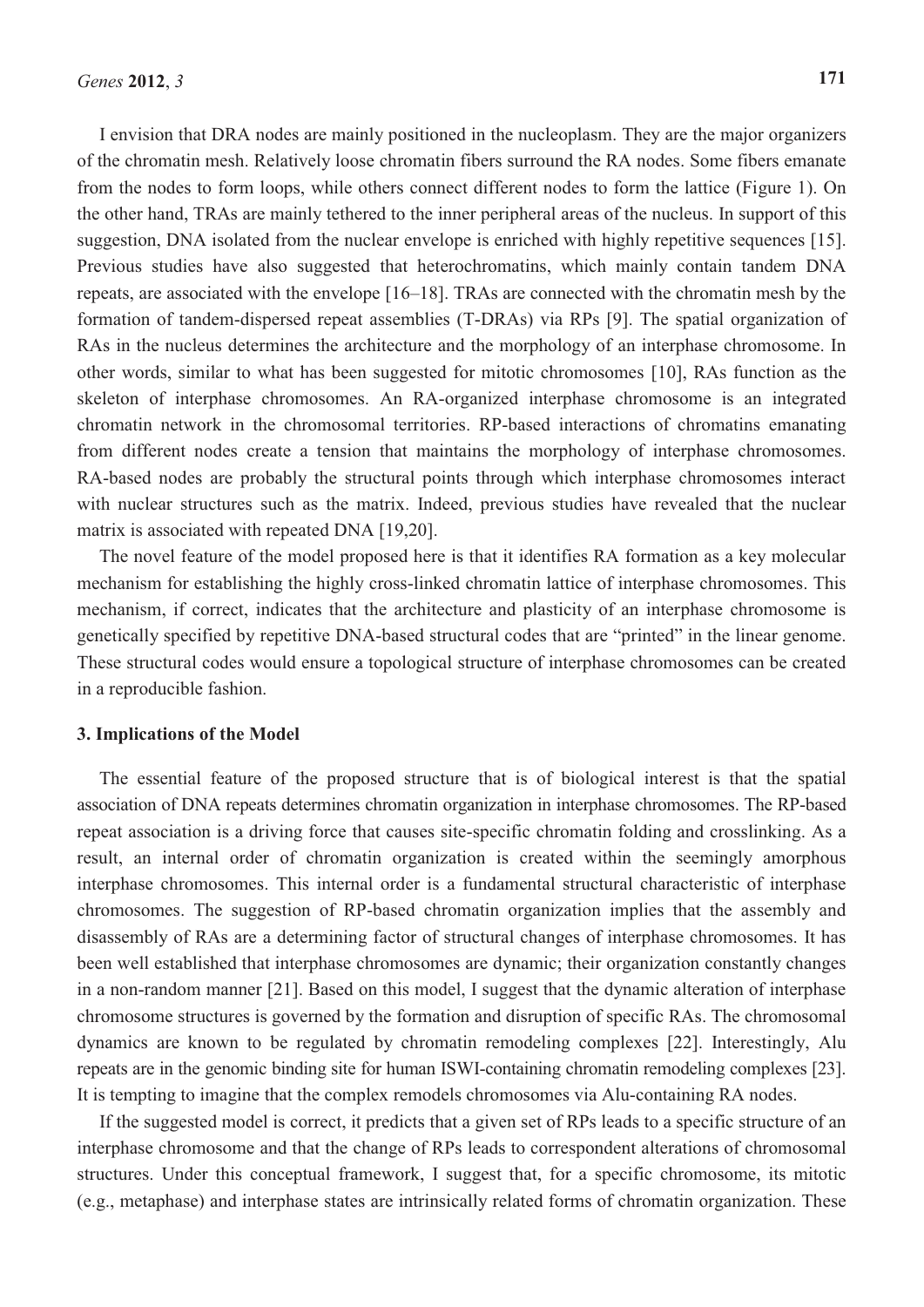organizational forms are specified by the repetitive DNA elements in each chromosome. The interphase chromosome is the relaxed form of its mitotic counterpart. The relaxation is due to the disassembling of specific RAs in interphase nuclei. Conversely, the mitotic chromosome is the condensed form of its interphase counterpart. The condensation is largely, if not totally, driven by the massive increase of DNA repeats assembling into RAs in the mitotic nuclei. In other words, the switching between these forms of chromosomal organization is governed by repeated DNA elements. This suggested structural correlation of interphase and mitotic chromosomes is consistent with the observation of the apparent organizational correspondence between them [1,24]. Similar to the mitotic chromosomal skeleton formed by the assemblies of tandem and dispersed DNA repeats [10], the tandem and dispersed repeat assemblies (TRAs and DRAs) in the interphase nuclei also can be conceived to constitute the skeleton of interphase chromosomes. This skeletal structure determines the morphology of the interphase chromosome and specifies the internal interaction of chromatins within the interphase chromosome.

Recent studies led to the insights that co-regulated transcription may occur among different genes that are spatially clustered in the giant loop field of the nuclear space, as a result of the long-range interactions of chromatins [25,26]. Although there is no direct evidence yet, I conceive that the model of RA-organized chromatin network may provide a structural platform for such co-regulation of gene transcription. In this structure, RPs are expected to generate chromatin loops and chromatin-chromatin interactions and thus lead to RA-based compartmentation of chromatins in the interphase chromosomes. Conceptually, RA-directed interphase chromosomal compartmentalization can create functional domains of the chromosomes. In these domains, genes that are separated in the linear genome but in the proximity of the participating DNA repeats are clustered around RA nodes, and are therefore co-regulated by the same pool of transcriptional factors. The details of this idea will be developed sufficiently in a separate manuscript.

As I have suggested [9], the physical distance between repeats is expected to constrain the RPs. On the same chromosome, the shorter the linear distance between two homologous repeats, the higher the probability they undergo RP. Such a mechanism of distance-regulated RPs generates a critical spatial constraint that governs the folding of linear chromatin. If this hypothetical mechanism indeed operates, it predicts that chromatins in interphase chromosomes are folded in a way that proximal segments of chromatin are preferably associated. This prediction is consistent with the model of fractal globule organization of interphase chromosomes, proposed recently based on chromatin interaction studies [7].

In addition to the suggested role of RPs and RA formation among *cis* repeats in specifying the internal organization of interphase chromosomes described above, repeat interactions may also participate in inter-chromosomal interactions. Limited intermingling of adjacent interphase chromosomes have been reported [12]. It is possible that RPs occur among *trans* repeats on different chromosomes. Such *trans* RP-mediated inter-chromosomal interactions may generate a critical molecular constraint that specifies the relative positions of the chromosomal territories (CT) of different chromosomes. Two chromosomes with many RPs are expected to be spatially close to one another in the nuclear space. Under this framework, the spatial position of a specific interphase chromosome is specified by its total RPs with other chromosomes in the same nucleus. It is intriguing to note that homologous CTs are often not spatially associated with one another in somatic cells. This indicates that RPs do not favorably occur between homologous chromosomes. One possibility is that RPs predominantly form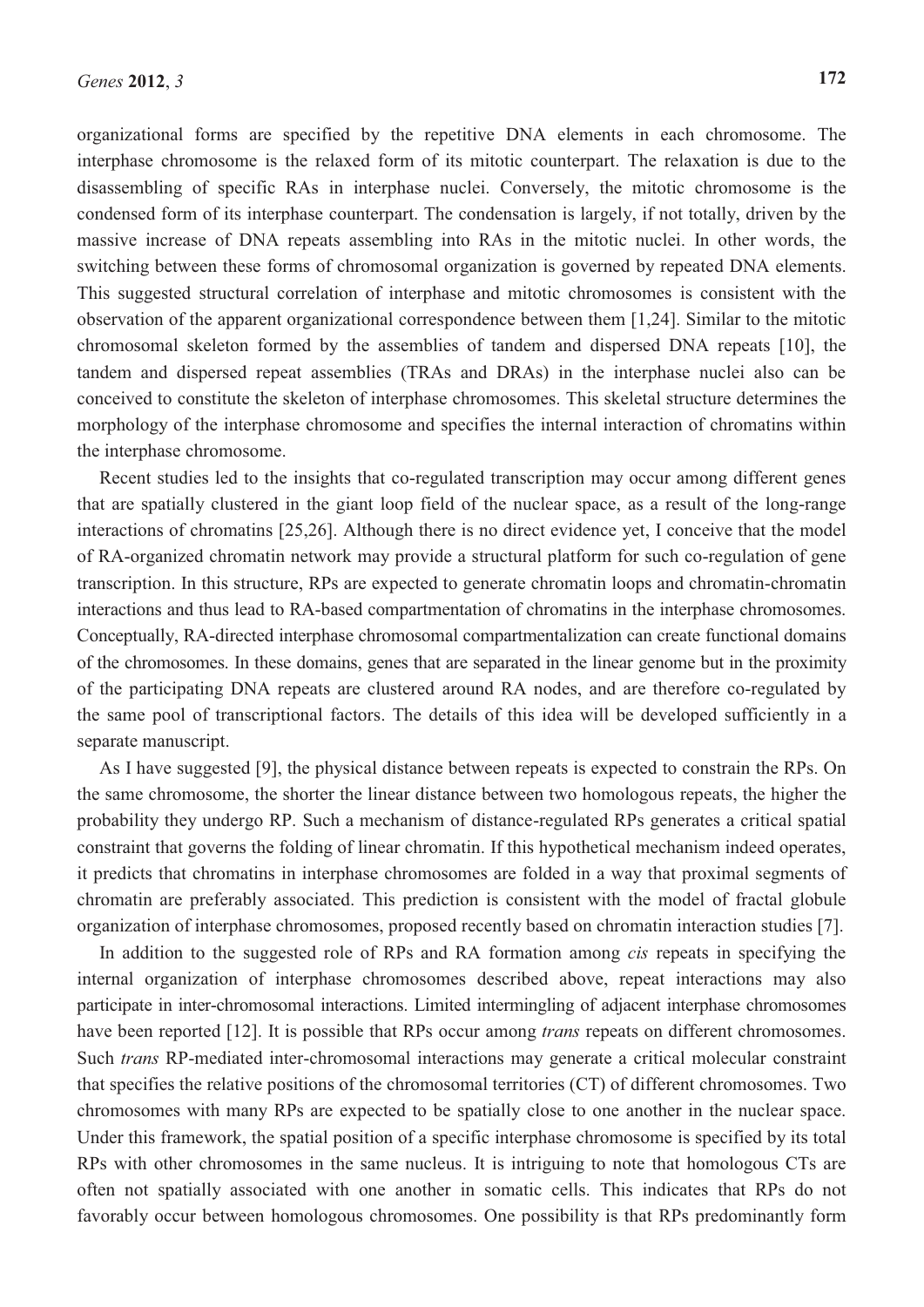within the same chromosome because of spatial and steric constraints. The intrachromosomal RPs may introduce structural barriers that limit the formation of interchromosomal RPs. Such a restriction is probably important for creating and maintaining the internal chromatin order of chromosomes.

In the organized chromatin mesh of interphase chromosomes, a large number of RA-formed nodes are formed to anchor and crosslink chromatins. Numerous DNA repeats are expected to be involved in this organization. This function of repetitive DNA, if validated, may provide a simple answer to the following question that has been puzzling us for last few decades: why are there so many repetitive DNA elements in the genomes?

#### **4. Conclusions**

Various models have been proposed to provide a structural and/or organizational description of interphase chromosomes in the nuclear space. However, the understanding of molecular mechanisms by which the interphase chromosomes are specified is still largely lacking. The repetitive DNA-mediated chromatin mesh proposed here emphasizes the role of repetitive DNA as a structural code for the interphase chromosome organization. The major structural features of the model, including the RA-formed nodes and chromatins around the nodes, are consistent with many of the published observations and agree with the key elements of previous lattice models [4]. The new contribution of the current model is that, in addition to a description of the internal organization, it suggests that this internal organization of chromatins in interphase chromosomes is determined by pre-specified chromatin folding that is mediated by RP and RA formation. This RP-based specific molecular mechanism suggests that interphase chromosomes are highly organized internally, despite their apparently amorphous appearance under microscopes. Although the same interphase chromosome may appear with different morphologies in different cells, a relatively stable topological structure is expected to be maintained by RPs and RAs. The mesh of the same chromosome is expected to be topologically similar in the same type of cells. It is important to conceive, however, that cells in interphase may have different intracellular states and thus different RP and RAs. Accordingly, it is reasonable to envision that there are different sub-types of interphase chromosome organization. Each of the sub-types would be specified by a defined group of RPs and RAs.

For now, the general scheme of the RP-based mesh organization of interphase chromosomes, as described above, must be regarded as speculative. Much remains to be learned before the RP-organized interphase chromosomal structure can be described in detail. What is the specific set of DNA repeats that determine the organization of a given interphase chromosome? How do specific repeats find their pairing partners among many candidates? How are pairing repeats assembled to RAs? Do other *trans* macro-molecules (e.g., proteins, RNAs) facilitate the assembly of RAs? If yes, how do they do so? Do assembling and disassembling of RPs drive the structural dynamics of the interphase chromosomal lattice?

In spite of these uncertainties, I suggest that the proposed mesh structure may shed light on the molecular basis of chromatin organization in interphase chromosomes. The hypothesis that I suggest here is that pairing (or association) of homologous DNA repeats creates a molecular order within the seemingly amorphous interphase chromosomes. The proposed chromatin mesh is formed because of this molecular order.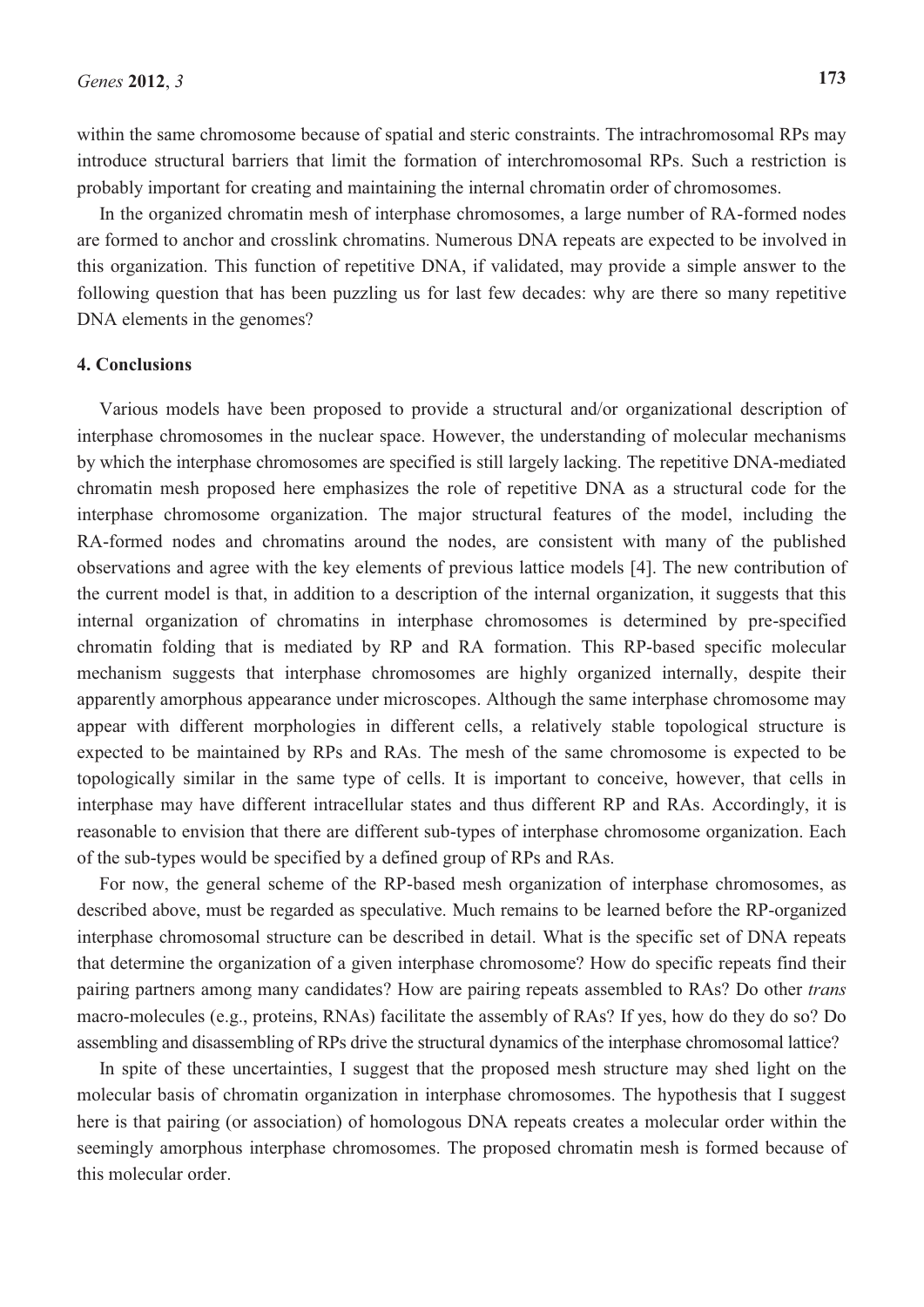## **References**

- 1. Cremer, T.; Cremer, C. Chromosome territories, nuclear architecture and gene regulation in mammalian cells*. Nat. Rev. Genet*. **2001**, *2*, 292–301.
- 2. Cremer, T.; Cremer, M. Chromosome territories*. Cold Spring Harb. Perspect. Biol.* **2010**, *2*, a003889.
- 3. Rouquette, J.; Genoud, C.; Vazquez-Nin, G.H.; Kraus, B.; Cremer, T.; Fakan, S. Revealing the high-resolution three-dimensional network of chromatin and interchromatin space: A novel electron-microscopic approach to reconstructing nuclear architecture*. Chromosome Res.* **2009**, *17*, 801–810.
- 4. Dehghani, H.; Dellaire, G.; Bazett-Jones, D.P. Organization of chromatin in the interphase mammalian cell*. Micron* **2005**, *36*, 95–108.
- 5. Belmont, A.S.; Bruce, K. Visualization of G1 chromosomes: A folded, twisted, supercoiled chromonema model of interphase chromatid structure. *J. Cell Biol*. **1994**, *127*, 287–302.
- 6. Markaki, Y.; Gunkel, M.; Schermelleh, L.; Beichmanis, S.; Neumann, J.; Heidemann, M.; Leonhardt, H.; Eick, D.; Cremer, C.; Cremer, T. Functional nuclear organization of transcription and DNA replication*. Cold Spring Harb. Symp. Quant. Biol.* **2010**, *75*, 475–492.
- 7. Lieberman-Aiden, E.; van Berkum, N.L.; Williams, L.; Imakaev, M.; Ragoczy, T.; Telling, A.; Amit, I.; Lajoie, B.R.; Sabo, P.J.; Dorschner, M.O.; *et al*. Comprehensive mapping of long-range interactions reveals folding principles of the human genome*. Science* **2009**, *326*, 289–293.
- 8. Simonis, M.; Klous, P.; Splinter, E.; Moshkin, Y.; Willemsen, R.; de Wit, E.; van Steensel, B.; de Laat, W. Nuclear organization of active and inactive chromatin domains uncovered by chromosome conformation capture-on-chip (4C)*. Nat. Genet*. **2006**, *38*, 1348.
- 9. Tang, S.J. Chromatin organization by repetitive elements (CORE): A genomic principle for the higher-order structure of chromosomes*. Genes* **2011**, *2*, 502–515.
- 10. Tang, S.-J. A model of DNA repeat-assembled mitotic chromosomal skeleton*. Genes* **2011**, *2*, 661–670.
- 11. Grewal, S.I.S.; Jia, S. Heterochromatin revisited*. Nat. Rev. Genet*. **2007**, *8*, 35–46.
- 12. Branco, M.R.; Pombo, A. Intermingling of chromosome territories in interphase suggests role in translocations and transcription-dependent associations*. PLoS Biol*. **2006**, *4*, e138.
- 13. Albiez, H.; Cremer, M.; Tiberi, C.; Vecchio, L.; Schermelleh, L.; Dittrich, S.; Küpper, K.; Joffe, B.; Thormeyer, T.; von Hase, J.; *et al*. Chromatin domains and the interchromatin compartment form structurally defined and functionally interacting nuclear networks*. Chromosome Res.* **2006**, *14*, 707–733.
- 14. Dekker, J.; Rippe, K.; Dekker, M.; Kleckner, N. Capturing chromosome conformation*. Science* **2002**, *295*, 1306–1311.
- 15. Christova, R.; Yaneva, J.; Galcheva-Gargova, Z. Some features of DNA fragments associated *in vivo* with the nuclear lamina*. Biosci. Rep*. **1989**, *9*, 587–592.
- 16. Hiraoka, Y.; Minden, J.S.; Swedlow, J.R.; Sedat, J.W.; Agard, D.A. Focal points for chromosome condensation and decondensation revealed by three-dimensional *in vivo* time-lapse microscopy*. Nature* **1989**, *342*, 293–296.
- 17. Manders, E.M.M.; Kimura, H.; Cook, P.R. Direct imaging of DNA in living cells reveals the dynamics of chromosome formation*. J. Cell Biol*. **1999**, *144*, 813–821.